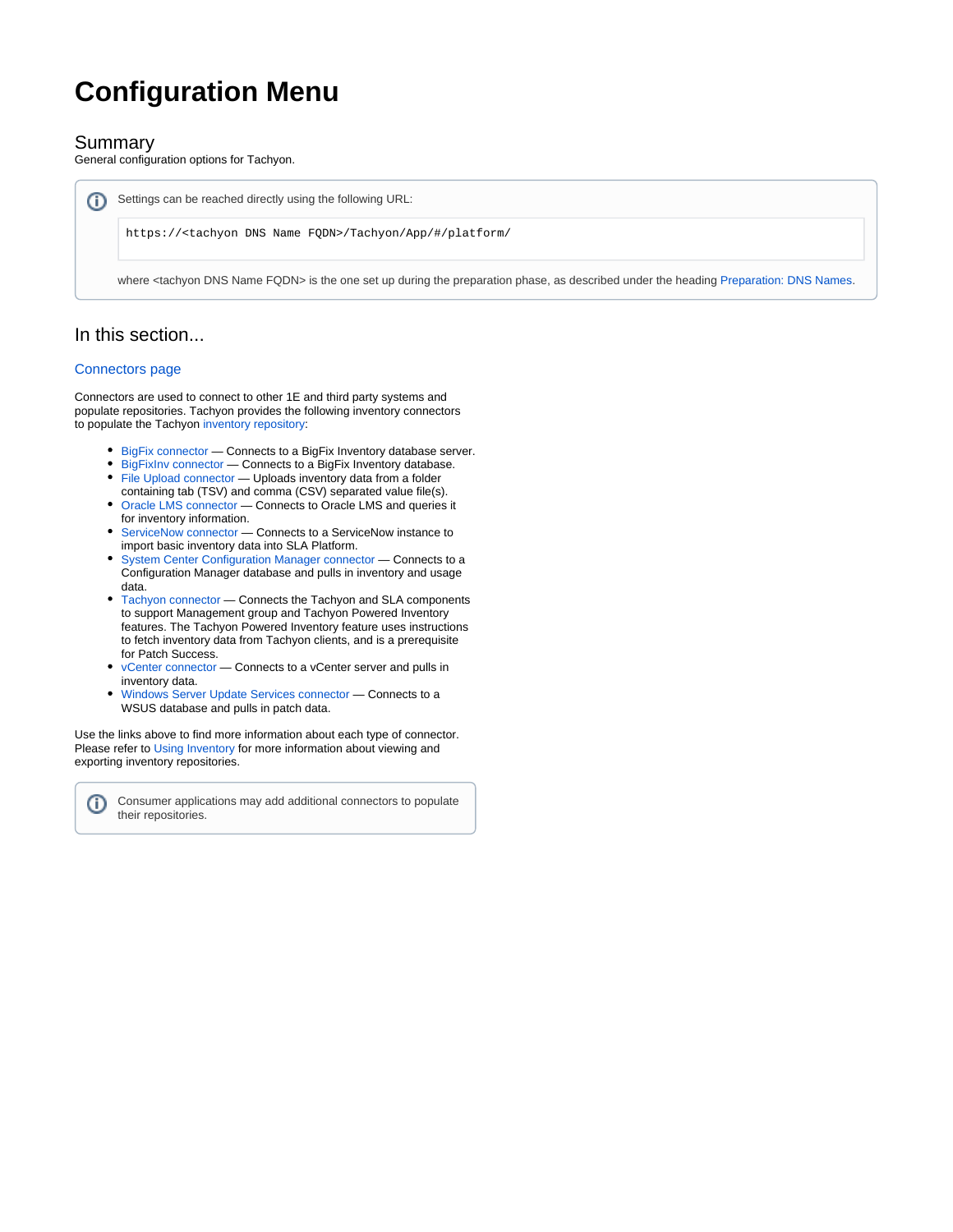| ි              | Connectors - Configuration - Setl X                    |   | $+$                                                               |                                                                              |                        |                          |                                   |               | $\Box$        | $\times$               |
|----------------|--------------------------------------------------------|---|-------------------------------------------------------------------|------------------------------------------------------------------------------|------------------------|--------------------------|-----------------------------------|---------------|---------------|------------------------|
| ←              | $\mathcal{C}$                                          |   |                                                                   | A https://tachyon.acme.local/Tachyon/App/#/platform/configuration/connectors |                        |                          |                                   | $\Theta$<br>☆ | Θ             |                        |
| 63             | Settings                                               |   |                                                                   |                                                                              |                        |                          |                                   |               |               | $\mathsf{T}\mathsf{C}$ |
| 圭              | Configuration                                          |   | Connectors                                                        |                                                                              |                        |                          |                                   | Execute       | $C +$         | V                      |
|                | <b>Connectors</b>                                      |   |                                                                   |                                                                              |                        |                          |                                   |               |               | Ξ                      |
|                | Repositories                                           | 0 | Name                                                              | <b>Type</b>                                                                  | <b>Repository type</b> | <b>Last tested</b>       | <b>Test status</b>                |               | Add           |                        |
|                | <b>Provider configuration</b>                          |   | $\downarrow$                                                      | $\downarrow$                                                                 |                        | $\ddagger$<br>$\ddagger$ | $\sharp$                          |               | Edit          |                        |
|                | <b>Custom properties</b><br><b>1E Client installer</b> |   | <b>System Center</b><br><b>Configuration Manager</b><br>Inventory | System Center Configuration Manager                                          | Inventory              |                          |                                   |               | <b>Delete</b> |                        |
|                | <b>Consumers</b>                                       |   |                                                                   |                                                                              |                        |                          |                                   |               | Test          |                        |
|                | Components                                             |   |                                                                   |                                                                              |                        |                          |                                   |               |               |                        |
|                | <b>Schedules</b>                                       |   |                                                                   |                                                                              |                        |                          |                                   |               |               |                        |
|                | License information<br>System information              |   |                                                                   |                                                                              |                        |                          |                                   |               |               |                        |
|                |                                                        |   |                                                                   |                                                                              |                        |                          |                                   |               |               |                        |
| $\bullet$      | Monitoring                                             |   |                                                                   |                                                                              |                        |                          |                                   |               |               |                        |
|                | <b>Process log</b>                                     |   |                                                                   |                                                                              |                        |                          |                                   |               |               |                        |
|                | Sync log<br>Infrastructure log                         |   |                                                                   |                                                                              |                        |                          |                                   |               |               |                        |
|                | Audit information log                                  |   |                                                                   |                                                                              |                        |                          |                                   |               |               |                        |
| 2 <sub>o</sub> | Permissions                                            |   |                                                                   |                                                                              |                        |                          |                                   |               |               |                        |
|                | <b>Users</b>                                           |   |                                                                   |                                                                              |                        |                          |                                   |               |               |                        |
|                | Roles                                                  |   |                                                                   |                                                                              |                        |                          |                                   |               |               |                        |
| Э              | Switch app                                             |   |                                                                   |                                                                              |                        |                          |                                   |               |               |                        |
|                | ∢                                                      |   |                                                                   | Jump to ▼                                                                    |                        |                          | $1-1$ of 1<br>24<br>$12-12$<br>48 |               |               |                        |

#### [Repositories page](https://help.1e.com/display/TCN50/Repositories+page)

Repositories are used by applications to process and store information. Tachyon provides an Inventory repository out-of-the-box. Some consumer applications provide their own types of repositories.

| <b>Repository</b><br>types             | <b>Used</b><br>by                               | <b>Used for</b>                                                  |
|----------------------------------------|-------------------------------------------------|------------------------------------------------------------------|
| <b>Application</b><br><b>Migration</b> | Appl<br>icati<br><sub>on</sub><br>Migr<br>ation | Migration rules.                                                 |
| <b>Business</b><br>Intelligence        | Patc<br>h<br>Suc<br>cess                        | Patch data for Patch Success.                                    |
| Compliance                             | App<br>Clar<br>ity                              | Compliance data for AppClarity.<br>Reclaim policies and history. |
| <b>Entitlement</b>                     | App<br>Clar<br>ity                              | Entitlements for AppClarity.                                     |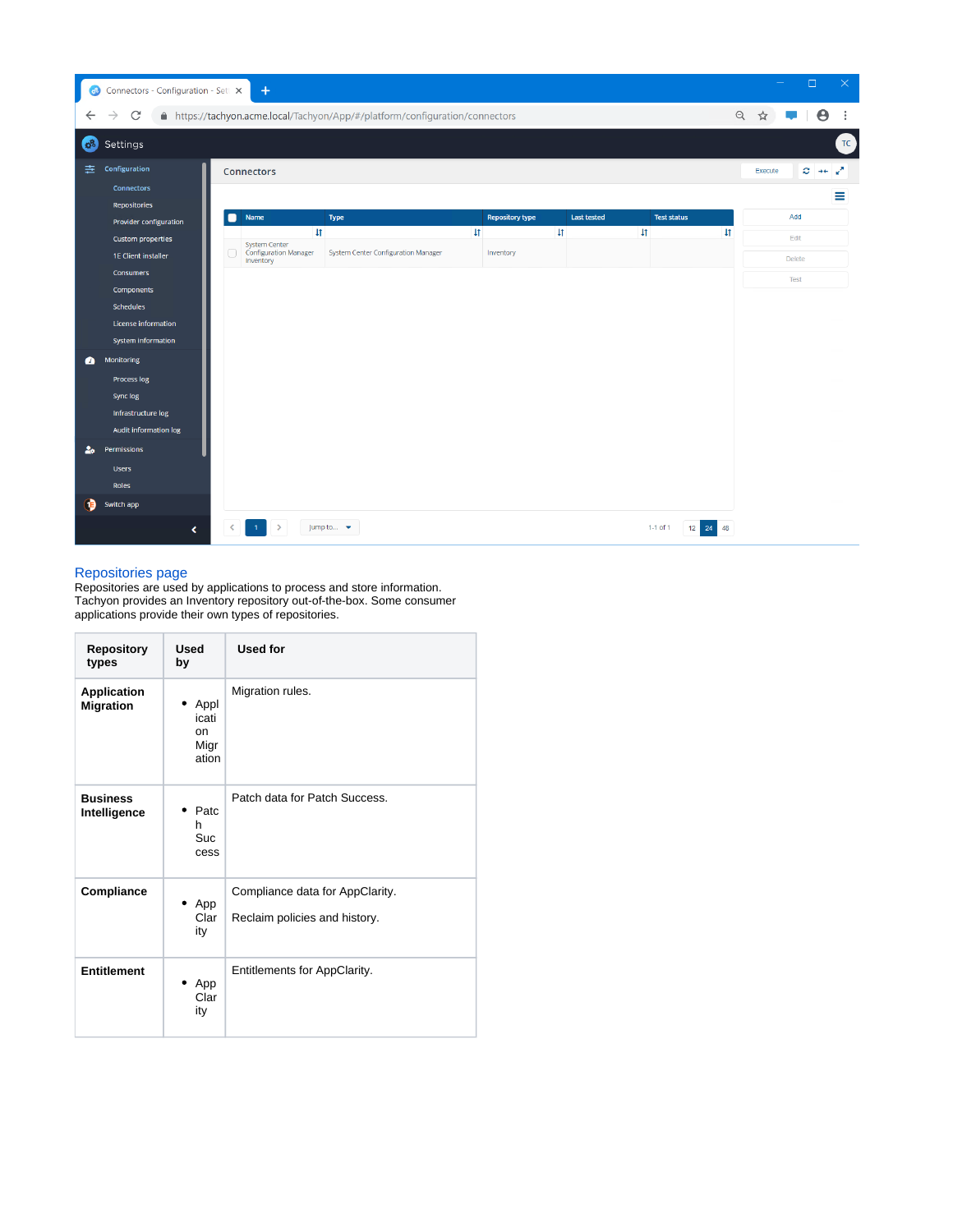| <b>Inventory</b> | Inve<br>ntory<br>$\bullet$ App<br>Clar<br>ity<br>Appl<br>$\bullet$<br>icati<br>on<br>Migr<br>ation<br>Patc<br>h<br>Suc<br>cess | Hardware and software inventory for devices.<br>Optionally stores associations between<br>Catalog products and Configuration Manager<br>packages and applications. |
|------------------|--------------------------------------------------------------------------------------------------------------------------------|--------------------------------------------------------------------------------------------------------------------------------------------------------------------|
|                  |                                                                                                                                |                                                                                                                                                                    |

A default repository is provided for each type of repository. You cannot delete a repository but you can change its details, clear its data or archive it. You can add further repositories for each type.

Repositories are populated using [Connectors](https://help.1e.com/display/TCN50/Connectors+page) which are executed either manually or on schedule, and data is then processed by applications. In some cases you can manually enter data.



## [Provider configuration page](https://help.1e.com/display/TCN50/Provider+configuration+page)

Providers can be used by applications to leverage external tools to perform specific operations. For example the reclaim provider enables software to be uninstalled, thereby extending the functionality of the platform to include uninstallation.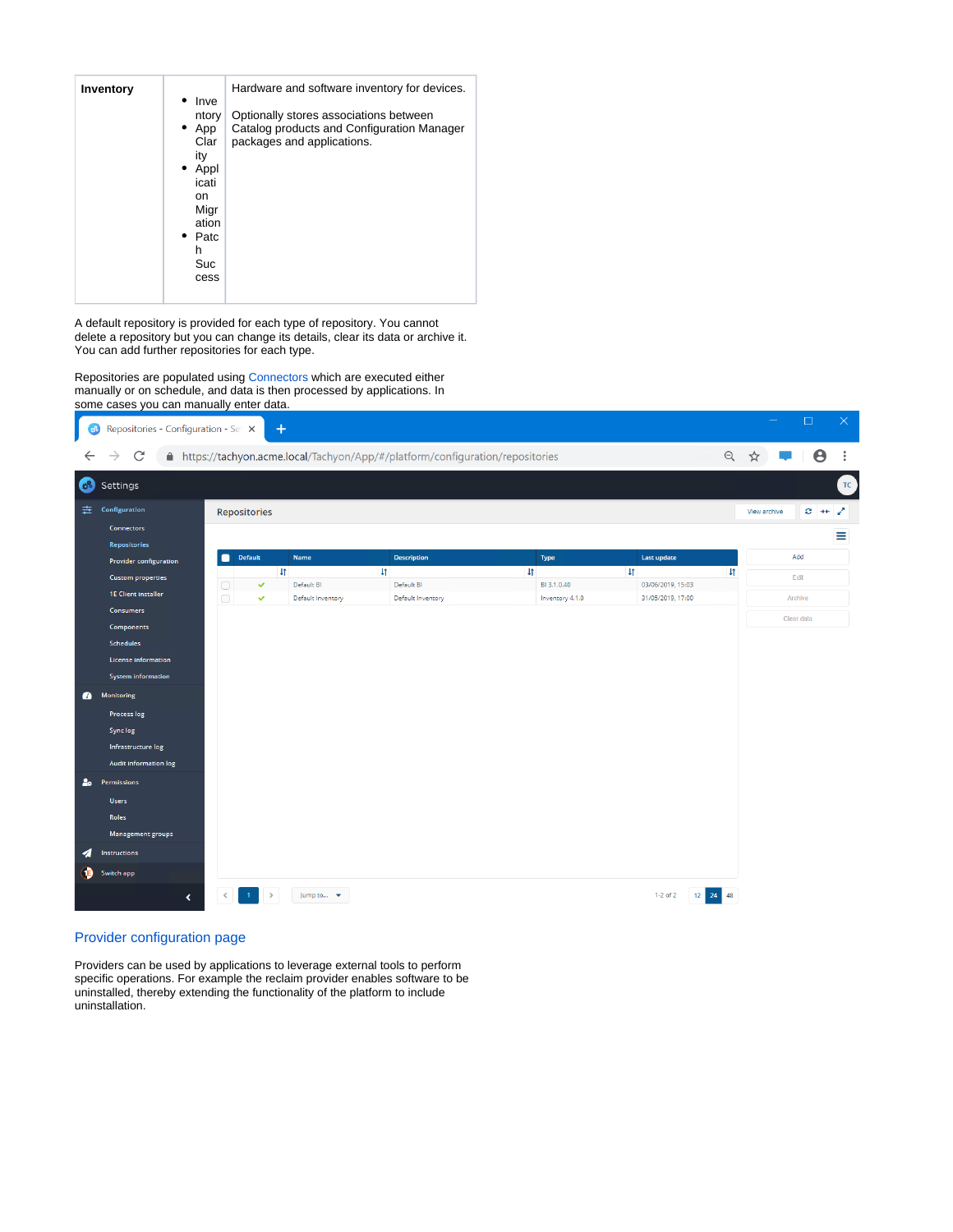| ್ಯ             | Provider configuration - Configur $\mathbf{\times}$  | $+$                    |                                                                                          |                |                          | - | $\Box$  | $\times$               |
|----------------|------------------------------------------------------|------------------------|------------------------------------------------------------------------------------------|----------------|--------------------------|---|---------|------------------------|
|                | C                                                    |                        | A https://tachyon.acme.local/Tachyon/App/#/platform/configuration/provider-configuration |                | Q                        | ☆ | e       |                        |
| ිසි            | Settings                                             |                        |                                                                                          |                |                          |   |         | $\mathsf{T}\mathsf{C}$ |
| 圭              | Configuration                                        | Provider configuration |                                                                                          |                |                          |   | $C + C$ |                        |
|                | <b>Connectors</b>                                    |                        |                                                                                          |                |                          |   |         | ≡                      |
|                | <b>Repositories</b><br><b>Provider configuration</b> | Type                   | <b>Name</b>                                                                              | <b>Enabled</b> |                          |   | Edit    |                        |
|                | <b>Custom properties</b>                             |                        | $\downarrow$                                                                             | $\uparrow$     |                          |   |         |                        |
|                | <b>1E Client installer</b>                           | Uninstall              | Reclaimer                                                                                |                | $\checkmark$             |   |         |                        |
|                | Consumers                                            |                        |                                                                                          |                |                          |   |         |                        |
|                | Components                                           |                        |                                                                                          |                |                          |   |         |                        |
|                | <b>Schedules</b>                                     |                        |                                                                                          |                |                          |   |         |                        |
|                | License information                                  |                        |                                                                                          |                |                          |   |         |                        |
|                | System information                                   |                        |                                                                                          |                |                          |   |         |                        |
| $\bullet$      | Monitoring                                           |                        |                                                                                          |                |                          |   |         |                        |
|                | <b>Process log</b>                                   |                        |                                                                                          |                |                          |   |         |                        |
|                | Sync log                                             |                        |                                                                                          |                |                          |   |         |                        |
|                | Infrastructure log                                   |                        |                                                                                          |                |                          |   |         |                        |
|                | Audit information log                                |                        |                                                                                          |                |                          |   |         |                        |
| 2 <sub>o</sub> | Permissions                                          |                        |                                                                                          |                |                          |   |         |                        |
|                | <b>Users</b>                                         |                        |                                                                                          |                |                          |   |         |                        |
|                | Roles                                                |                        |                                                                                          |                |                          |   |         |                        |
|                | Management groups                                    |                        |                                                                                          |                |                          |   |         |                        |
| ◢              | Instructions                                         |                        |                                                                                          |                |                          |   |         |                        |
| Э              | Switch app                                           |                        |                                                                                          |                |                          |   |         |                        |
|                | ∢                                                    | Jump to v              |                                                                                          | $1-1$ of $1$   | 12 <sup>1</sup><br>24 48 |   |         |                        |

# [Custom properties page](https://help.1e.com/display/TCN50/Custom+properties+page)

Custom properties are generally associated with Explorer and can be used when setting coverage tags to target Instructions to particular devices. The custom properties must be defined by a custom properties administrator before they can be used to tag devices or used to set the coverage of **Instructions.** 

This is done from the **SettingsConfigurationCustom properties** page, which can be viewed by users with any of the following roles:

- Global Administrators
- Custom Properties Administrators

The following headings show the steps to add, edit and delete properties and set property values. For a quick tutorial on adding properties see Adding [properties - tutorial.](https://help.1e.com/display/TCN50/Adding+properties+-+tutorial)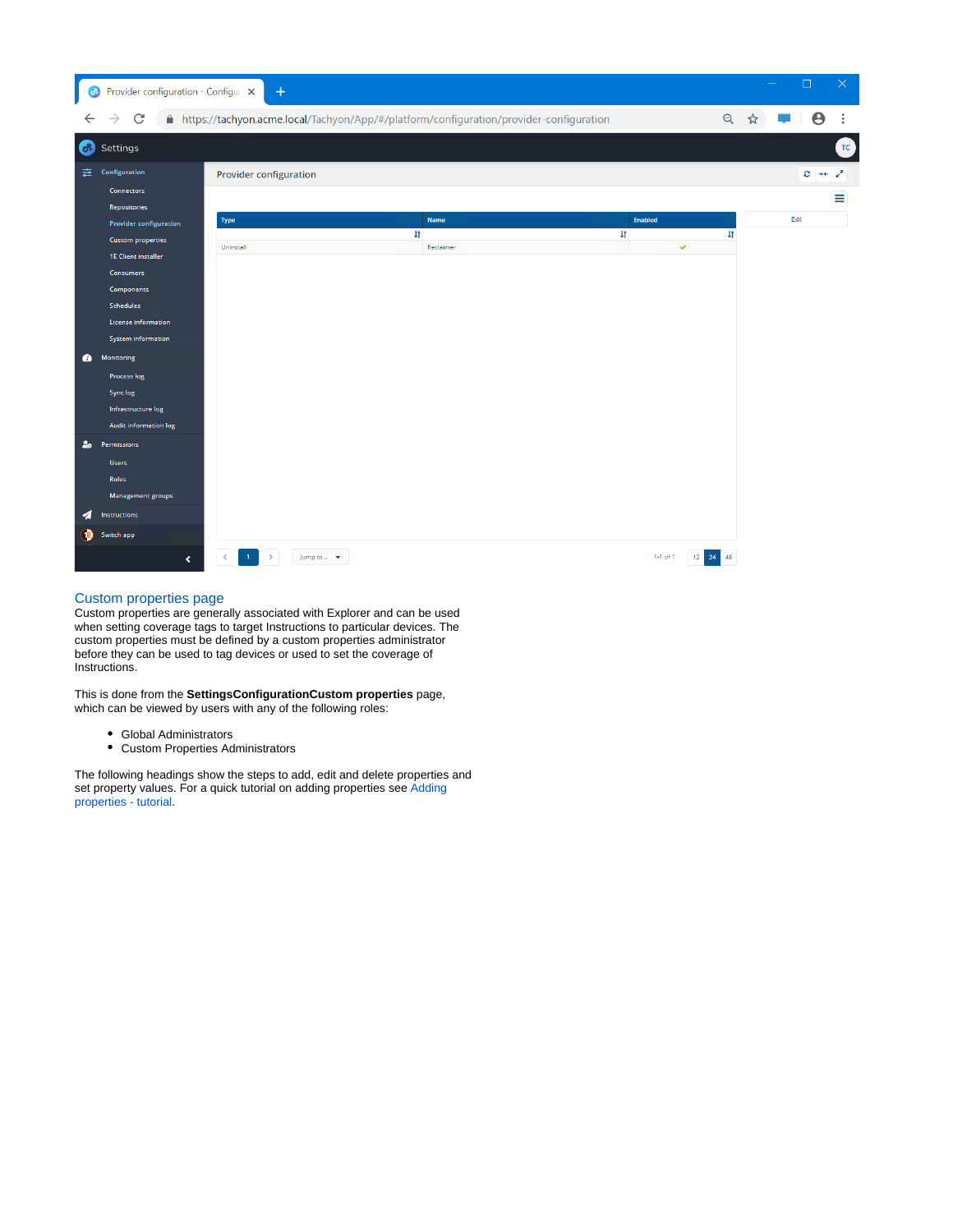| ್ತಿ            | Custom properties - Configuratio $\,$ $\times$         | $\ddot{}$                    |                                    |                                                                                     |                          | $\Box$<br>$\times$     |
|----------------|--------------------------------------------------------|------------------------------|------------------------------------|-------------------------------------------------------------------------------------|--------------------------|------------------------|
|                | C                                                      |                              |                                    | ● https://tachyon.acme.local/Tachyon/App/#/platform/configuration/custom-properties | Q                        | $\frac{1}{2}$<br>e     |
| සි             | Settings                                               |                              |                                    |                                                                                     |                          | $\mathsf{T}\mathsf{C}$ |
| 圭              | Configuration                                          | <b>Custom properties</b>     |                                    |                                                                                     |                          | $C \rightarrow C$      |
|                | <b>Connectors</b><br><b>Repositories</b>               |                              |                                    |                                                                                     |                          | Ξ                      |
|                | Provider configuration                                 | $\Box$ Name                  | <b>Property type</b><br>$\uparrow$ | <b>Values</b><br>$\ddagger$                                                         |                          | Add                    |
|                | <b>Custom properties</b><br><b>1E Client installer</b> | Department<br>$\blacksquare$ | CoverageTag                        | Finance, IT Support, Sales                                                          |                          | Edit<br><b>Delete</b>  |
|                | <b>Consumers</b>                                       |                              |                                    |                                                                                     |                          |                        |
|                | Components<br><b>Schedules</b>                         |                              |                                    |                                                                                     |                          |                        |
|                | License information                                    |                              |                                    |                                                                                     |                          |                        |
|                | System information                                     |                              |                                    |                                                                                     |                          |                        |
| $\bullet$      | <b>Monitoring</b><br><b>Process log</b>                |                              |                                    |                                                                                     |                          |                        |
|                | <b>Synclog</b>                                         |                              |                                    |                                                                                     |                          |                        |
|                | Infrastructure log                                     |                              |                                    |                                                                                     |                          |                        |
| 2 <sub>o</sub> | Audit information log<br>Permissions                   |                              |                                    |                                                                                     |                          |                        |
|                | <b>Users</b>                                           |                              |                                    |                                                                                     |                          |                        |
|                | <b>Roles</b>                                           |                              |                                    |                                                                                     |                          |                        |
| ◢              | Management groups<br><b>Instructions</b>               |                              |                                    |                                                                                     |                          |                        |
| э              | Switch app                                             |                              |                                    |                                                                                     |                          |                        |
|                | $\triangleleft$                                        | ≺                            | Jump to v                          |                                                                                     | $1-1$ of $1$<br>12 24 48 |                        |

## [1E Client installer page](https://help.1e.com/display/TCN50/1E+Client+installer+page)

The **1E Client installer** page is part of a feature that is currently under development and for use with the new Tachyon Discovery product, which is due for release in the coming months. To enable 1E Client to be rolled out across a network in conjunction with the network discovery piece, this page lets you select the 1E Client installer you want to use for the installation.

To deploy the 1E Client please refer to [Deploying Tachyon clients.](https://help.1e.com/display/TCN50/Deploying+Tachyon+clients)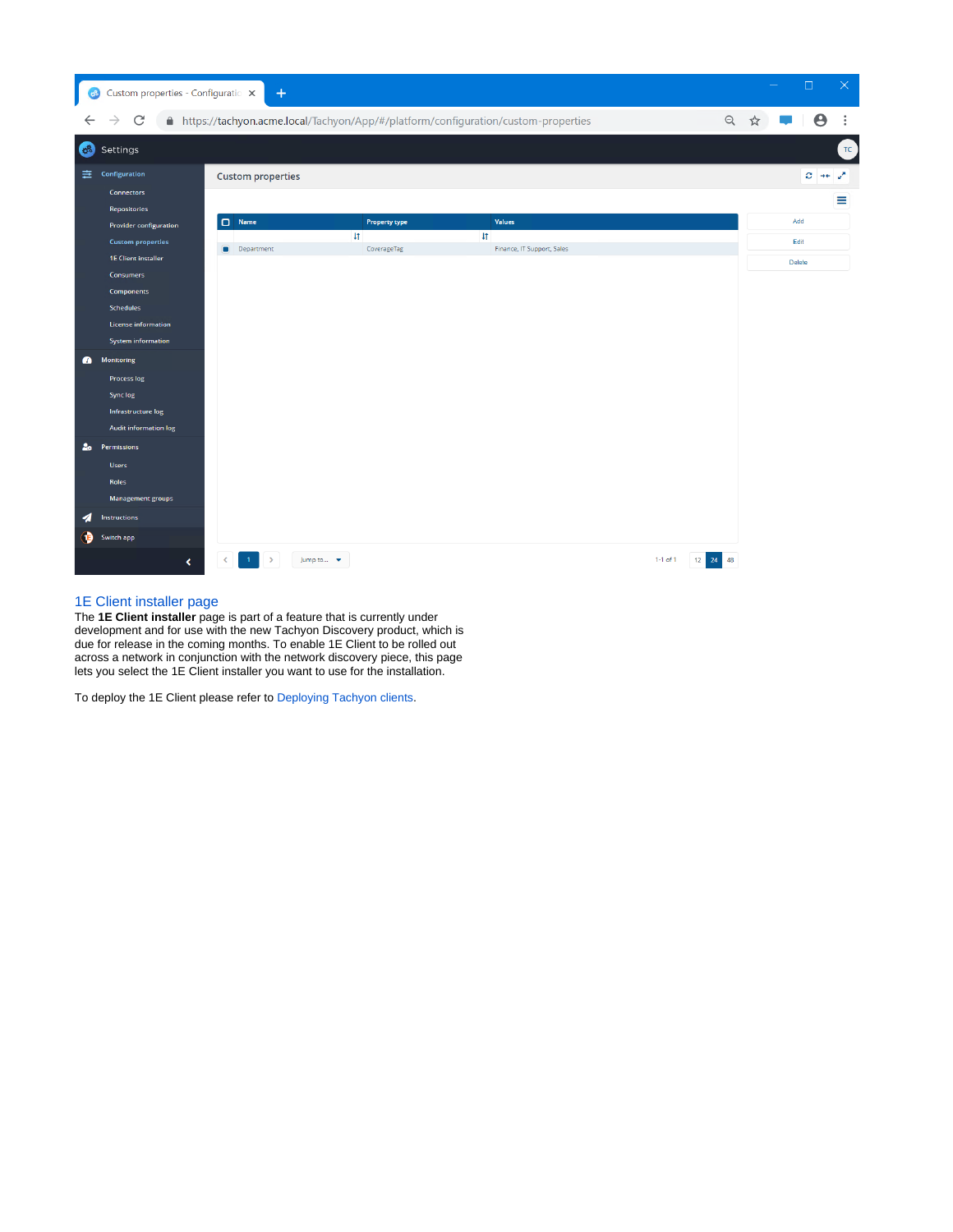| ಿ                           | 1E Client installer - Configuration X                                                                                                                                                                                                                                                                           | $\ddot{}$                   |                                                                                   |                                         |                        |                          |                     | $\Box$                     | $\times$ |
|-----------------------------|-----------------------------------------------------------------------------------------------------------------------------------------------------------------------------------------------------------------------------------------------------------------------------------------------------------------|-----------------------------|-----------------------------------------------------------------------------------|-----------------------------------------|------------------------|--------------------------|---------------------|----------------------------|----------|
| ←                           | $\mathcal{C}$<br>$\rightarrow$                                                                                                                                                                                                                                                                                  |                             | ■ https://tachyon.acme.local/Tachyon/App/#/platform/configuration/agent-installer |                                         |                        |                          | Q                   | $\boldsymbol{\Theta}$<br>☆ | ÷        |
| <b>Colo</b>                 | Settings                                                                                                                                                                                                                                                                                                        |                             |                                                                                   |                                         |                        |                          |                     |                            | TC       |
| 圭                           | Configuration<br><b>Connectors</b><br>Repositories                                                                                                                                                                                                                                                              | <b>1E Client installers</b> |                                                                                   |                                         |                        |                          |                     | $C \rightarrow C$          | Ξ        |
| $\bullet$<br>2 <sub>o</sub> | Provider configuration<br><b>Custom properties</b><br><b>1E Client installer</b><br><b>Consumers</b><br>Components<br><b>Schedules</b><br><b>License information</b><br>System information<br><b>Monitoring</b><br><b>Process log</b><br>Sync log<br>Infrastructure log<br>Audit information log<br>Permissions | Filename<br>m               | <b>Operating system (OS)</b>                                                      | <b>OS</b> version<br>Data not available | <b>OS</b> architecture | <b>1E Client version</b> | <b>Notes</b>        | Add<br>Edit<br>Delete      |          |
| Q,<br>13                    | <b>Users</b><br>Roles<br><b>Management groups</b><br>Instructions<br>Switch app<br>$\blacktriangleleft$                                                                                                                                                                                                         | Jump to v<br>≺              |                                                                                   |                                         |                        | $1-0$ of $0$             | $12 \quad 24$<br>48 |                            |          |

## [Consumers page](https://help.1e.com/display/TCN50/Consumers+page)

The **Consumers** page lets you register the consumers that can access Tachyon. To enhance the security of the Tachyon system, only consumers that have been registered on this page will be allowed to access Tachyon.

Tachyon can integrate with third-party applications to enable its instructionbased investigation and resolution capabilities to be leveraged by other products. Some examples include: the Nomad Content Pause and Tachyon Configuration Manager integration features.

|    | <b>63</b> Consumers - Configuration - Sett X | $+$                                              |                                                                     |              |                              |                           |                                                             |              |              | ◘.                                      | × |
|----|----------------------------------------------|--------------------------------------------------|---------------------------------------------------------------------|--------------|------------------------------|---------------------------|-------------------------------------------------------------|--------------|--------------|-----------------------------------------|---|
|    | C<br>$\rightarrow$                           |                                                  | ■ tachyon.acme.local/Tachyon/App/#/platform/configuration/consumers |              |                              |                           |                                                             |              |              | $\Theta$ :<br>◎ ☆                       |   |
| 63 | Settings                                     |                                                  |                                                                     |              |                              |                           |                                                             |              |              | $TC$                                    |   |
| 由  | Configuration                                |                                                  | <b>Consumers</b>                                                    |              |                              |                           |                                                             |              |              | $C \rightarrow \rightarrow \rightarrow$ |   |
|    | <b>Connectors</b>                            |                                                  |                                                                     |              |                              |                           |                                                             |              |              |                                         |   |
|    | Repositories                                 |                                                  |                                                                     |              |                              |                           |                                                             |              |              | Ξ                                       |   |
|    | <b>Provider configuration</b>                | ⊓                                                | Name                                                                | Licensed     | Enabled                      | <b>Offload target URL</b> |                                                             | System       |              | Add                                     |   |
|    | <b>Custom properties</b>                     |                                                  |                                                                     | $\downarrow$ |                              | $\ddagger$                | $\downarrow$                                                |              | $\downarrow$ | Edit                                    |   |
|    | <b>1E Client installers</b>                  | $\Box$                                           | Explorer                                                            | v            | $\checkmark$                 |                           |                                                             | $\checkmark$ |              |                                         |   |
|    | <b>Consumers</b>                             | $\bigcirc$                                       | Platform                                                            | ✓            | $\checkmark$                 |                           |                                                             | ✓            |              | <b>Delete</b>                           |   |
|    | Components                                   | $\Box$<br>$\begin{array}{c} \square \end{array}$ | Inventory<br>GuaranteedState                                        | v<br>v       | $\checkmark$<br>$\checkmark$ |                           |                                                             | v<br>v       |              |                                         |   |
|    | <b>Schedules</b>                             | $\Box$                                           | PatchSuccess                                                        | ✔            | ✓                            |                           | https://TACHYON.acme.local:443/Platform/api/bi/v3.2/offload | v            |              |                                         |   |
|    |                                              | $\bigcap$                                        | RunInstructionUI                                                    | $\checkmark$ | $\checkmark$                 |                           |                                                             |              |              |                                         |   |
|    | License information                          | $\Box$                                           | CmConsoleExtensions                                                 | v            | $\checkmark$                 |                           |                                                             |              |              |                                         |   |
|    | System information                           | $\Box$                                           | TachyonRunInstruction                                               | ✓            | $\checkmark$                 |                           |                                                             |              |              |                                         |   |
| ▲  | <b>Monitoring</b>                            | $\Box$                                           | Experience                                                          | $\checkmark$ | $\checkmark$                 | es.                       | https://TACHYON.acme.local:443/Experience/Offload/Respons   |              |              |                                         |   |
|    | Process log                                  |                                                  |                                                                     |              |                              |                           |                                                             |              |              |                                         |   |
|    | Sync log                                     |                                                  |                                                                     |              |                              |                           |                                                             |              |              |                                         |   |
|    | Infrastructure log                           |                                                  |                                                                     |              |                              |                           |                                                             |              |              |                                         |   |
|    | Audit information log                        |                                                  |                                                                     |              |                              |                           |                                                             |              |              |                                         |   |
| ಹಿ | Permissions                                  |                                                  |                                                                     |              |                              |                           |                                                             |              |              |                                         |   |
| ∢⊧ | Instructions                                 |                                                  |                                                                     |              |                              |                           |                                                             |              |              |                                         |   |
| O  | Switch app                                   |                                                  |                                                                     |              |                              |                           |                                                             |              |              |                                         |   |
|    | ∢                                            |                                                  | $-1$                                                                |              |                              |                           | 1-9 of 9                                                    | 50           | 100 250      |                                         |   |
|    |                                              |                                                  |                                                                     |              |                              |                           |                                                             |              |              |                                         |   |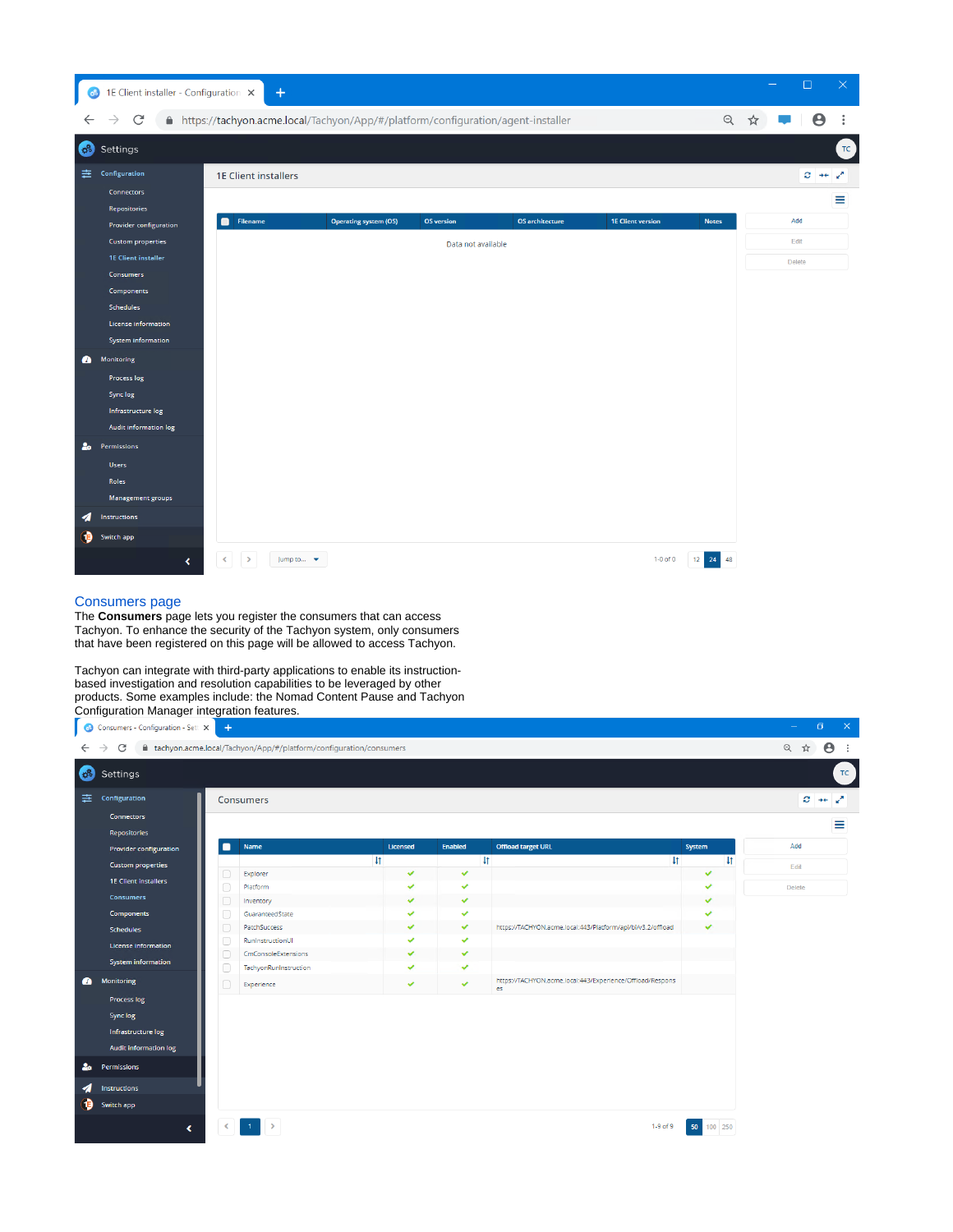#### [Components page](https://help.1e.com/display/TCN50/Components+page)

The **Components** page displays the configuration options and activity for all the components that make up the Tachyon platform.

|                             | the components that make up the Tachyon platform.                                                                                                                       |                                                                              |                               |                        |              |                        |                                     |              |                                                     |            |                |              |                      |                 |
|-----------------------------|-------------------------------------------------------------------------------------------------------------------------------------------------------------------------|------------------------------------------------------------------------------|-------------------------------|------------------------|--------------|------------------------|-------------------------------------|--------------|-----------------------------------------------------|------------|----------------|--------------|----------------------|-----------------|
| ි                           | Components - Configuration - Se X                                                                                                                                       | $+$                                                                          |                               |                        |              |                        |                                     |              |                                                     |            |                |              | $\Box$               | $\times$        |
|                             | C                                                                                                                                                                       | A https://tachyon.acme.local/Tachyon/App/#/platform/configuration/components |                               |                        |              |                        |                                     |              |                                                     | $\Theta$   |                |              | Θ                    |                 |
| $C^2$                       | Settings                                                                                                                                                                |                                                                              |                               |                        |              |                        |                                     |              |                                                     |            |                |              |                      | $TC$            |
| 圭。                          | Configuration                                                                                                                                                           | Components                                                                   |                               |                        |              |                        |                                     |              |                                                     |            |                |              |                      | $\sigma \times$ |
|                             | <b>Connectors</b>                                                                                                                                                       |                                                                              |                               |                        |              |                        |                                     |              |                                                     |            |                |              |                      | Ξ               |
|                             | <b>Repositories</b>                                                                                                                                                     |                                                                              |                               |                        |              |                        |                                     |              |                                                     |            |                |              |                      |                 |
|                             | Provider configuration                                                                                                                                                  | <b>Hostname</b>                                                              | <b>Name</b><br>$\downarrow$ t | Type<br>$\downarrow$   | $\downarrow$ | Instan<br>$\downarrow$ | <b>Enabled</b> Port<br>$\downarrow$ | $\downarrow$ | <b>URL</b>                                          | $\ddagger$ | <b>Version</b> | $\downarrow$ | <b>Last activity</b> | $\downarrow$    |
|                             | <b>Custom properties</b><br><b>1E Client installer</b>                                                                                                                  | acme-tcn01.acme.local                                                        | 1ECatalog                     | Catalog                |              |                        | v                                   |              | http://ACME-<br>TCN01.acme.local:80/CatalogWeb/api/ |            | 1.2.0.303      |              | 03/06/2019,<br>15:04 |                 |
|                             | <b>Consumers</b>                                                                                                                                                        | ACME-TCN01                                                                   | <b>Connector Manager</b>      | Data Sync              |              |                        | v                                   |              | https://TACHYON.acme.local:6002                     |            | 4.1.0.47       |              | 05/06/2019,<br>14:11 |                 |
|                             | <b>Components</b>                                                                                                                                                       | ACME-TCN01                                                                   | Reclaimer                     | Reclaimer<br>Uninstall |              |                        | ٧                                   |              |                                                     |            | 4.1.0.47       |              | 05/06/2019,<br>12:04 |                 |
|                             | Schedules<br><b>License information</b>                                                                                                                                 | ACME-TCN01                                                                   | SLA.Platform.Engine           | Engine                 |              |                        | ✔                                   |              |                                                     |            | 4.1.0.47       |              | 03/06/2019,<br>15:04 |                 |
| $\bullet$<br>2 <sub>o</sub> | System information<br><b>Monitoring</b><br>Process log<br><b>Sync log</b><br>Infrastructure log<br>Audit information log<br>Permissions<br><b>Users</b><br><b>Roles</b> |                                                                              |                               |                        |              |                        |                                     |              |                                                     |            |                |              |                      |                 |
| ◢                           | <b>Management groups</b><br>Instructions                                                                                                                                |                                                                              |                               |                        |              |                        |                                     |              |                                                     |            |                |              |                      |                 |
| Ð                           | Switch app<br>∢                                                                                                                                                         |                                                                              | Jump to v                     |                        |              |                        |                                     |              |                                                     |            |                | $1-4$ of $4$ | 12 <sup>1</sup>      | 24 48           |

#### [Schedules page](https://help.1e.com/display/TCN50/Schedules+page)

The **Schedules** page lets you add schedules for executing actions on repositories.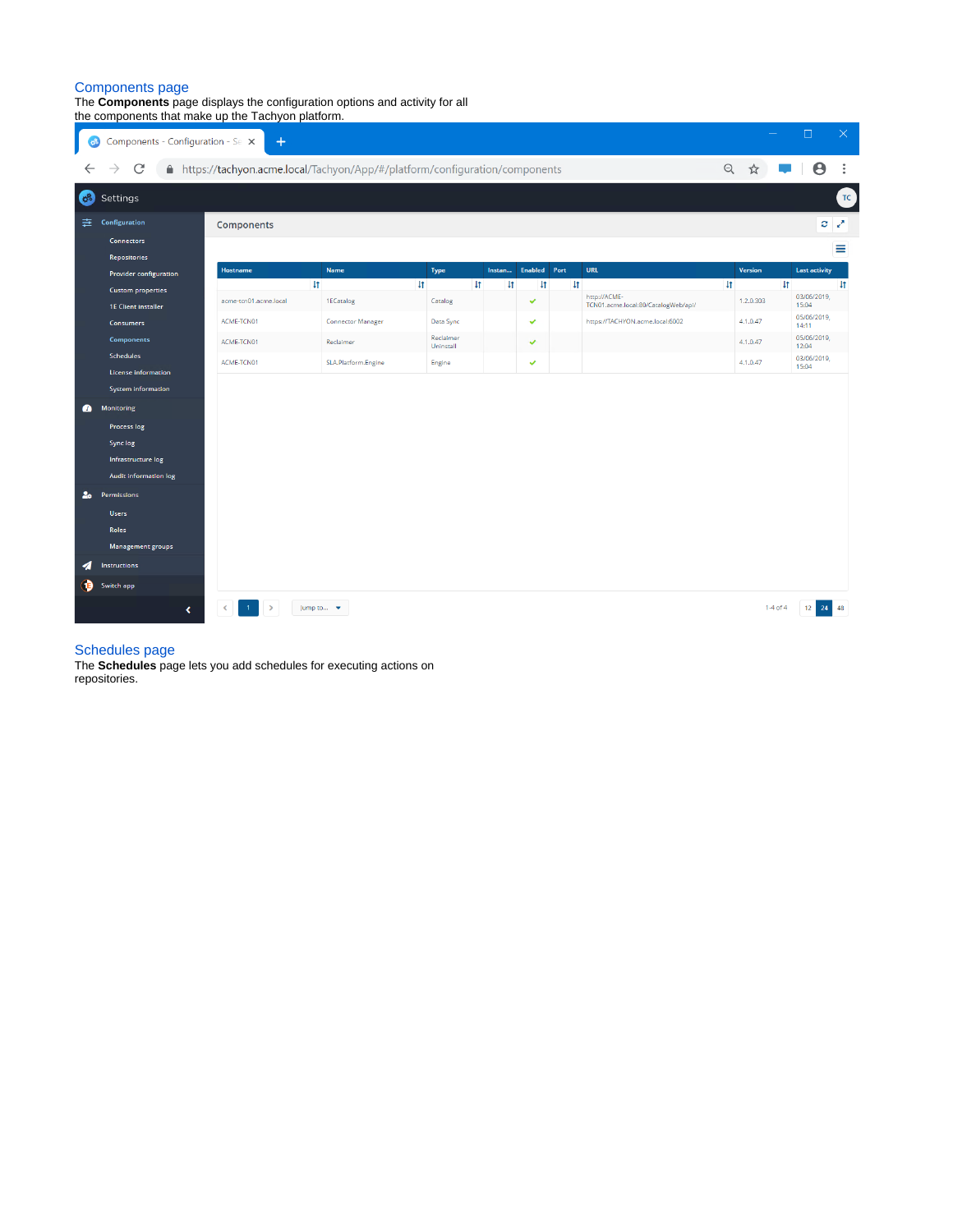| ි                           | Schedules - Configuration - Settir X                                                                                                                                                                                                                                                                                                                                    | $+$                                                                         |                                    |                                                  |                         |                                    |                                  |                                |               | $\Box$                                            | $\times$ |
|-----------------------------|-------------------------------------------------------------------------------------------------------------------------------------------------------------------------------------------------------------------------------------------------------------------------------------------------------------------------------------------------------------------------|-----------------------------------------------------------------------------|------------------------------------|--------------------------------------------------|-------------------------|------------------------------------|----------------------------------|--------------------------------|---------------|---------------------------------------------------|----------|
|                             | $\mathcal{C}$                                                                                                                                                                                                                                                                                                                                                           | A https://tachyon.acme.local/Tachyon/App/#/platform/configuration/schedules |                                    |                                                  |                         |                                    |                                  |                                | $\Theta$<br>☆ | $\boldsymbol{\Theta}$                             | $\vdots$ |
| 68                          | Settings                                                                                                                                                                                                                                                                                                                                                                |                                                                             |                                    |                                                  |                         |                                    |                                  |                                |               |                                                   | TC       |
| 圭<br>$\bullet$<br>$2\sigma$ | Configuration<br><b>Connectors</b><br>Repositories<br>Provider configuration<br><b>Custom properties</b><br><b>1E Client installer</b><br><b>Consumers</b><br><b>Components</b><br>Schedules<br><b>License information</b><br>System information<br>Monitoring<br>Process log<br>Sync log<br>Infrastructure log<br>Audit information log<br>Permissions<br><b>Users</b> | Schedules<br>Schedule name                                                  | <b>Action type</b><br>$\downarrow$ | Repository<br>$\downarrow$<br>Data not available | Frequency<br>$\ddagger$ | <b>Active from</b><br>$\downarrow$ | <b>Active to</b><br>$\downarrow$ | <b>Enabled</b><br>$\downarrow$ | $\downarrow$  | $C \rightarrow + \infty$<br>Add<br>Edit<br>Delete | Ξ        |
| ◢<br>6)                     | Roles<br>Management groups<br>Instructions<br>Switch app<br>$\left\langle \right\rangle$                                                                                                                                                                                                                                                                                | $\leq$<br>$\rightarrow$<br>Jump to v                                        |                                    |                                                  |                         |                                    | $1-0$ of $0$                     | 12 24 48                       |               |                                                   |          |

## [License information page](https://help.1e.com/display/TCN50/License+information+page)

The **License information** page shows details of the current license status and lets you reactivate your license if any changes have been made.

In the Products section, under Features, you can see which consumers you are able to use, and which type of instructions you can run according to their prefix pattern. Available consumers and prefixes are listed below under Licen se requirements for consumer applications.